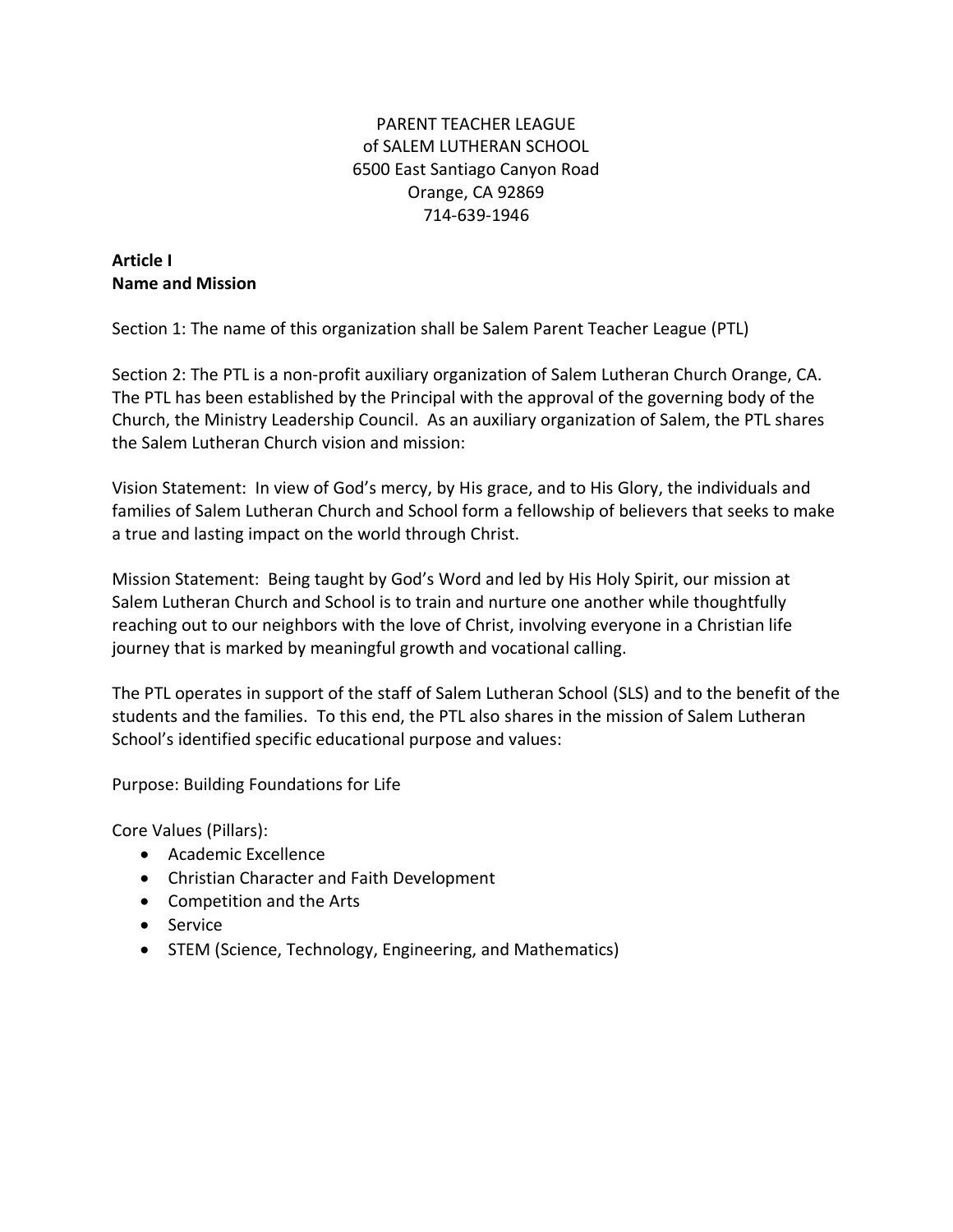## **Article II Purpose**

The purpose of the PTL is to promote Christian Fellowship among the faculty, the parents, and the children of the school. The PTL is to engage in fund raising activities and services to benefit Salem Lutheran School, and to assist the faculty when needed.

This organization shall report to the principal and be governed under the approval of the Board of Education in conjunction with the Salem Ministry Leadership Council.

#### **Article III Membership**

Any parents or guardian of a child enrolled in Salem Lutheran School and all Salem Lutheran School teachers are considered members of the PTL.

## **Article IV Property and Dissolution**

All property of the PTL is under the jurisdiction of Salem Lutheran Church

If the PTL should be dissolved, or is no longer recognized as an organization of Salem Lutheran School, the Salem Ministry Leadership Council will determine how assets are to be allocated.

# **Article V Executive Positions**

Executive positions consist of a President, Vice President, Treasurer, and Secretary. These four positions along with the school principal, the preschool director, the admissions director, and the teacher representative will attend a monthly executive board meeting to discuss progress regarding upcoming events, organization of volunteers, and distribution of funds. Specific position descriptions are listed below.

PRESIDENT: The president, in conjunction with the school principal, will prepare the agenda for the executive board meetings, will run the executive board meetings. The president will communicate regularly with the team leads to communicate specific needs with the group.

VICE-PRESIDENT: The vice-president will perform the functions of the President should the president be unable to serve in the capacity of president for any reason.

TREASURER: The Treasurer is responsible for coordinating money collected at all PTL Events in accordance with Salem's bookkeeping policies. This person will be responsible for communicating the financial status of the PTL to the members. This individual will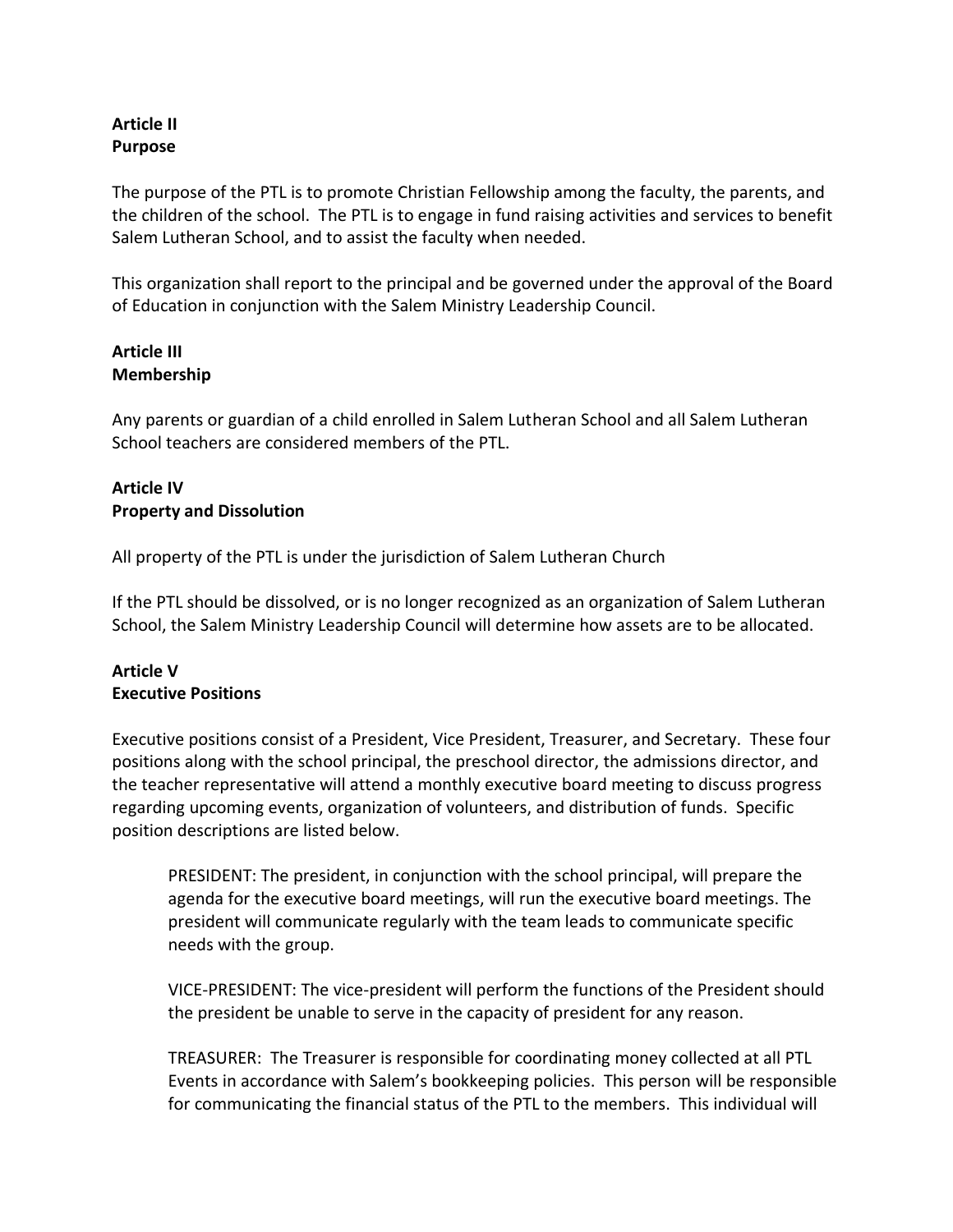work closely with Salem's bookkeeper, director of finance, and the principal.

SECRETARY: The secretary is responsible for taking minutes for each PTL meeting and and providing a copy in advance of the meetings. A hard copy of all PTL meeting minutes is to be housed in the school office.

ROOM PARENT COORDINATOR: The Room Parent Coordinator is responsible to for communicating pertinent information to the individual room parent volunteers. Coordination of event such as Teacher Appreciation,

#### **Teams**

Teams are the action arm of the PTL. Teams can be created or dissolved by the principal as needed to help in support of SLS. The current Teams and their duties are described below:

FUNDRAISING: This team is responsible for the oversight and execution of the fundraising activities of Salem. The team captain will work closely with the principal in the planning of these school activities.

FALL FUNDRAISER: This team is responsible for coordinating our fall fundraiser.

GOLF (optional): This team is responsible for coordinating the annual golf tournament should additional funds need to be raised beyond the fall fundraiser and the Silent Auction

PIZZA MONDAY: This team is responsible for coordinating Pizza Mondays.

RESTAURANT NIGHT OUT: This team is responsible for planning fellowship events at local eateries.

SILENT AUCTION: This team is responsible for coordinating and executing the annual silent and live Auction.

DIRECTORY: This team is responsible for coordinating and executing the ads, family information and printing of the annual School Directory.

- HOSPITALITY: This team works with the principal in coordinating special events on campus that require attention to décor and food. This team is not responsible for the Sports Banquet as this is the responsibility of the Booster Club.
- NEW FAMILIES: This team provides a pathway for new families to get connected into the school through social opportunities prior to school and as a touch point for communication throughout the first year.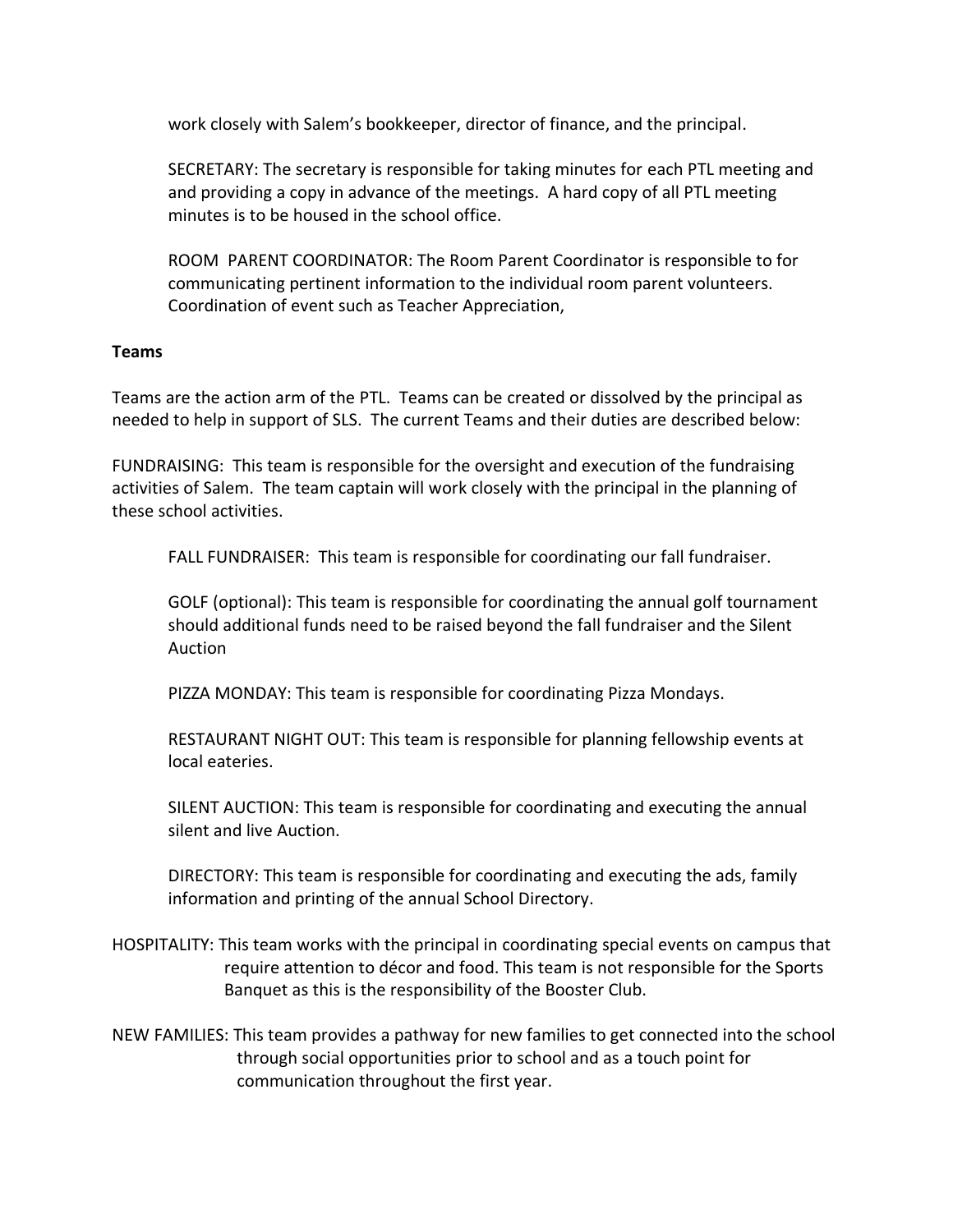- ROOM PARENTS: This individual, working in conjunction with the teacher appoints and organizes the Room Parents for the various classroom activities of Salem Lutheran School. Detailed descriptions of activities are kept in a Room Parent Binder.
- SPECIAL EVENTS: This captain is responsible for the coordination and oversight of the following school events:
	- FIELD DAY: This team coordinates the preparation of water stations and popsicles as any additional needs for this day.
	- GRANDPARENTS DAY: This team coordinates the activities surrounding Grandparents Day(s).
	- JR. HIGH REPRESENTATIVE: This team is responsible for the coordination of school dances and eighth grade graduation. This team will work closely with the Junior High Teachers and Principal in planning.
	- RED RIBBON WEEK: This team is responsible for the planning and execution of Red Ribbon Week.

TEACHER APPRECIATION DAY: This team is responsible for the planning and execution of the Teacher Appreciation Day activities.

UNIFORMS: This team is responsible for overseeing the school uniform buy-back program.

HEALTH & WELLNESS: This team is responsible for the organization and oversight of the school's hot lunch program and any other food distribution on campus. This includes Pizza Mondays. The primary goal is to ensure that a variety of healthy food options are available to the students at Salem.

YEARBOOK: This team is responsible for organizing and creating the Elementary/Junior High yearbook. This team will obtain and present contract to the principal for approval.

## **Article VI Parent/Teacher Executive Board**

The Parent/Teacher Executive Board will be compromised of the Executive positions and team leads for the following teams: Fundraising, New Families, Room Parents, Special Events, a minimum of two faculty/staff representatives, the principal and preschool director.